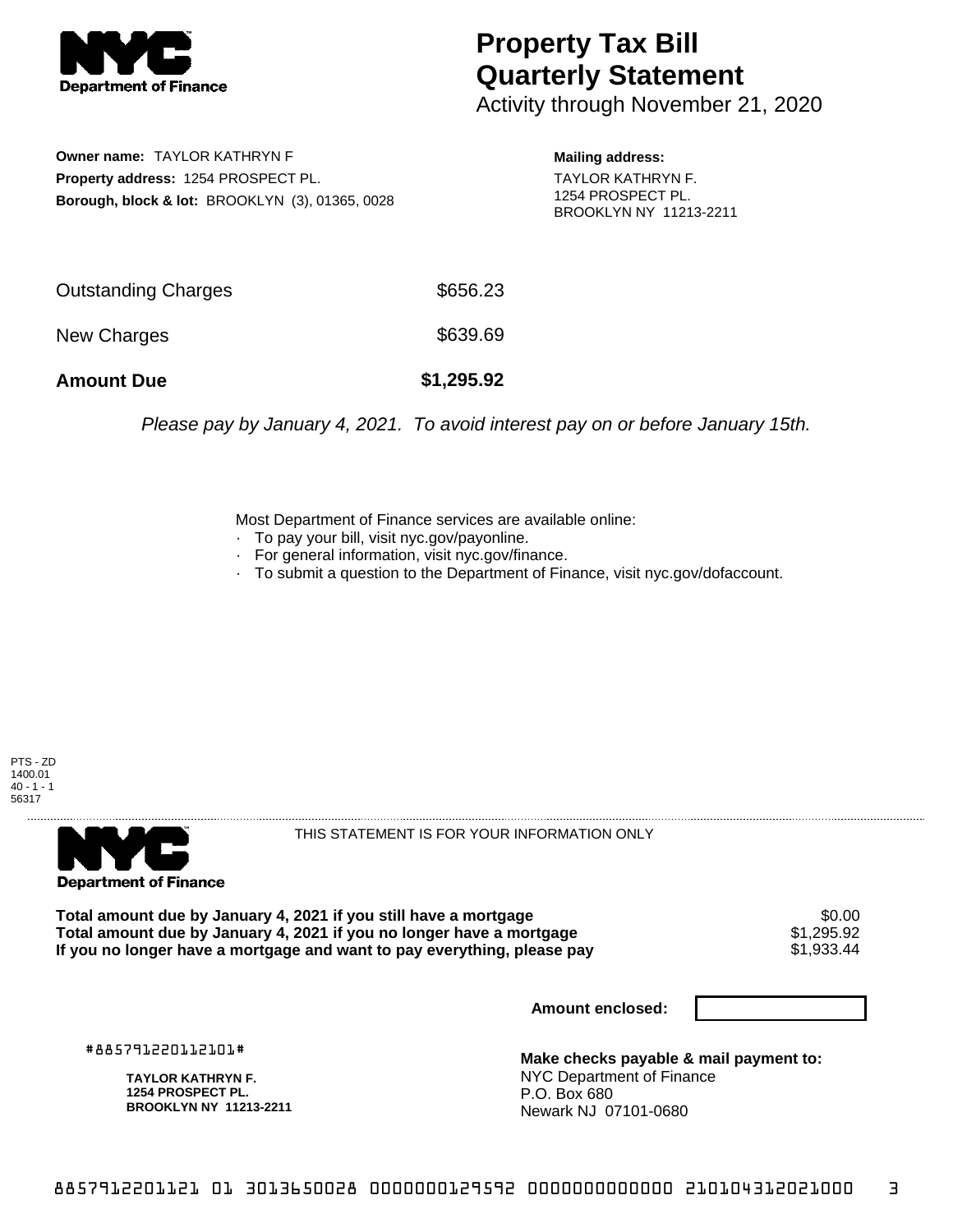

| <b>Billing Summary</b>                                                                                         | <b>Activity Date Due Date</b> |                     | Amount       |
|----------------------------------------------------------------------------------------------------------------|-------------------------------|---------------------|--------------|
| Outstanding charges including interest and payments                                                            |                               |                     | \$656.23     |
| <b>Finance-Property Tax</b>                                                                                    |                               | 01/01/2021          | \$648.01     |
| <b>Adopted Tax Rate</b>                                                                                        |                               |                     | $$-8.32$     |
| <b>Total amount due</b>                                                                                        |                               |                     | \$1,295.92   |
| <b>Tax Year Charges Remaining</b>                                                                              | <b>Activity Date</b>          | <b>Due Date</b>     | Amount       |
| <b>Finance-Property Tax</b>                                                                                    |                               | 04/01/2021          | \$648.01     |
| <b>Adopted Tax Rate</b>                                                                                        |                               |                     | $$-8.32$     |
| Total tax year charges remaining                                                                               |                               |                     | \$639.69     |
| If you pay everything you owe by January 4, 2021, you would save:                                              |                               |                     | \$2.17       |
| How We Calculated Your Property Tax For July 1, 2020 Through June 30, 2021                                     |                               |                     |              |
|                                                                                                                |                               | <b>Overall</b>      |              |
| Tax class 1 - Small Home, Less Than 4 Families                                                                 |                               | <b>Tax Rate</b>     |              |
| Original tax rate billed                                                                                       |                               | 21.1670%            |              |
| New Tax rate                                                                                                   |                               | 21.0450%            |              |
| <b>Estimated Market Value \$757,000</b>                                                                        |                               |                     |              |
|                                                                                                                |                               |                     | <b>Taxes</b> |
| <b>Billable Assessed Value</b>                                                                                 |                               | \$13,644            |              |
| <b>Taxable Value</b>                                                                                           |                               | \$13,644 x 21.0450% |              |
| <b>Tax Before Abatements and STAR</b>                                                                          |                               | \$2,871.40          | \$2,871.40   |
| Basic Star - School Tax Relief                                                                                 |                               | $$-1,410.00$        | $$-296.00**$ |
| Annual property tax                                                                                            |                               |                     | \$2,575.40   |
| Original property tax billed in June 2020                                                                      |                               |                     | \$2,592.04   |
| <b>Change In Property Tax Bill Based On New Tax Rate</b>                                                       |                               |                     | $$-16.64$    |
| ** This is your NYS STAR tax savings. For more information, please visit us at nyc.gov/finance or contact 311. |                               |                     |              |

Please call 311 to speak to a representative to make a property tax payment by telephone.

For information about the interest rate charged on late payments, visit nyc.gov/taxbill.

## **Home banking payment instructions:**

- 1. **Log** into your bank or online bill pay website.
- 2. **Add** the new payee: NYC DOF Property Tax. Enter your account number, which is your boro, block and lot, as it appears here: 3-01365-0028 . You may also need to enter the address for the Department of Finance. The address is P.O. Box 680, Newark NJ 07101-0680.
- 3. **Schedule** your online payment using your checking or savings account.

## **Did Your Mailing Address Change?**

If so, please visit us at **nyc.gov/changemailingaddress** or call **311.**

When you provide a check as payment, you authorize us either to use information from your check to make a one-time electronic fund transfer from your account or to process the payment as a check transaction.